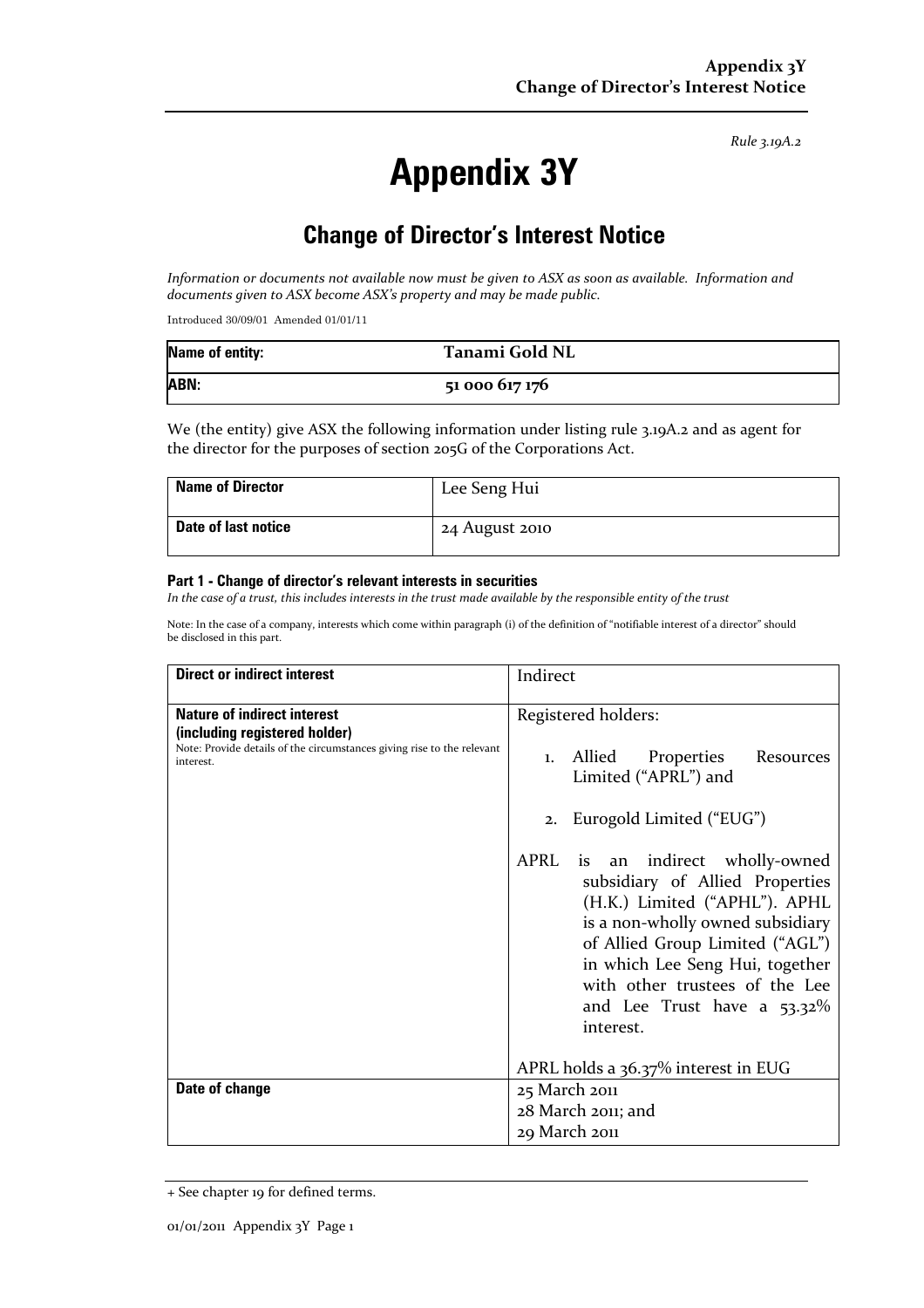| No. of securities held prior to change                                                                                                                                            | 9,669,111                                                                                                                                                                                                                                                                                                                           |
|-----------------------------------------------------------------------------------------------------------------------------------------------------------------------------------|-------------------------------------------------------------------------------------------------------------------------------------------------------------------------------------------------------------------------------------------------------------------------------------------------------------------------------------|
| <b>Class</b>                                                                                                                                                                      | <b>Ordinary Shares</b>                                                                                                                                                                                                                                                                                                              |
| <b>Number acquired</b>                                                                                                                                                            | Nil                                                                                                                                                                                                                                                                                                                                 |
| <b>Number disposed</b>                                                                                                                                                            | 25 March 2011: 108,992;<br>28 March 2011: 15,043; and<br>29 March 2011: 225,965<br>Total: 350,000                                                                                                                                                                                                                                   |
| <b>Value/Consideration</b><br>Note: If consideration is non-cash, provide details and estimated<br>valuation                                                                      | \$306,983.60                                                                                                                                                                                                                                                                                                                        |
| No. of securities held after change                                                                                                                                               | 9,319,111                                                                                                                                                                                                                                                                                                                           |
| <b>Nature of change</b><br>Example: on-market trade, off-market trade, exercise of options,<br>issue of securities under dividend reinvestment plan, participation in<br>buy-back | Prior to the sale of 350,000 shares as set<br>out above, EUG held 9,669,111 shares in<br>Tanami Gold NL.                                                                                                                                                                                                                            |
|                                                                                                                                                                                   | The shares that were sold were held by<br>EUG which is 36.37% indirectly owned by<br>APHL which is an intermediate holding<br>listed company of APRL. The ultimate<br>holding company of APRL is AGL a<br>company in which Lee Seng Hui, together<br>with other trustees of the Lee and Lee<br>Trust has an interest of $53.32\%$ . |
|                                                                                                                                                                                   | Accordingly, Lee Seng Hui is taken to<br>have had a relevant interest in the shares<br>held by EUG and maintains a relevant<br>interest in the 9,319,111 shares currently<br>held by EUG.                                                                                                                                           |

### **Part 2 – Change of director's interests in contracts**

Note: In the case of a company, interests which come within paragraph (ii) of the definition of "notifiable interest of a director" should be disclosed in this part.

| <b>Detail of contract</b>        | N/A |
|----------------------------------|-----|
|                                  |     |
| <b>Nature of interest</b>        |     |
|                                  |     |
|                                  |     |
|                                  |     |
| <b>Name of registered holder</b> |     |
|                                  |     |
|                                  |     |
| (if issued securities)           |     |

<sup>+</sup> See chapter 19 for defined terms.